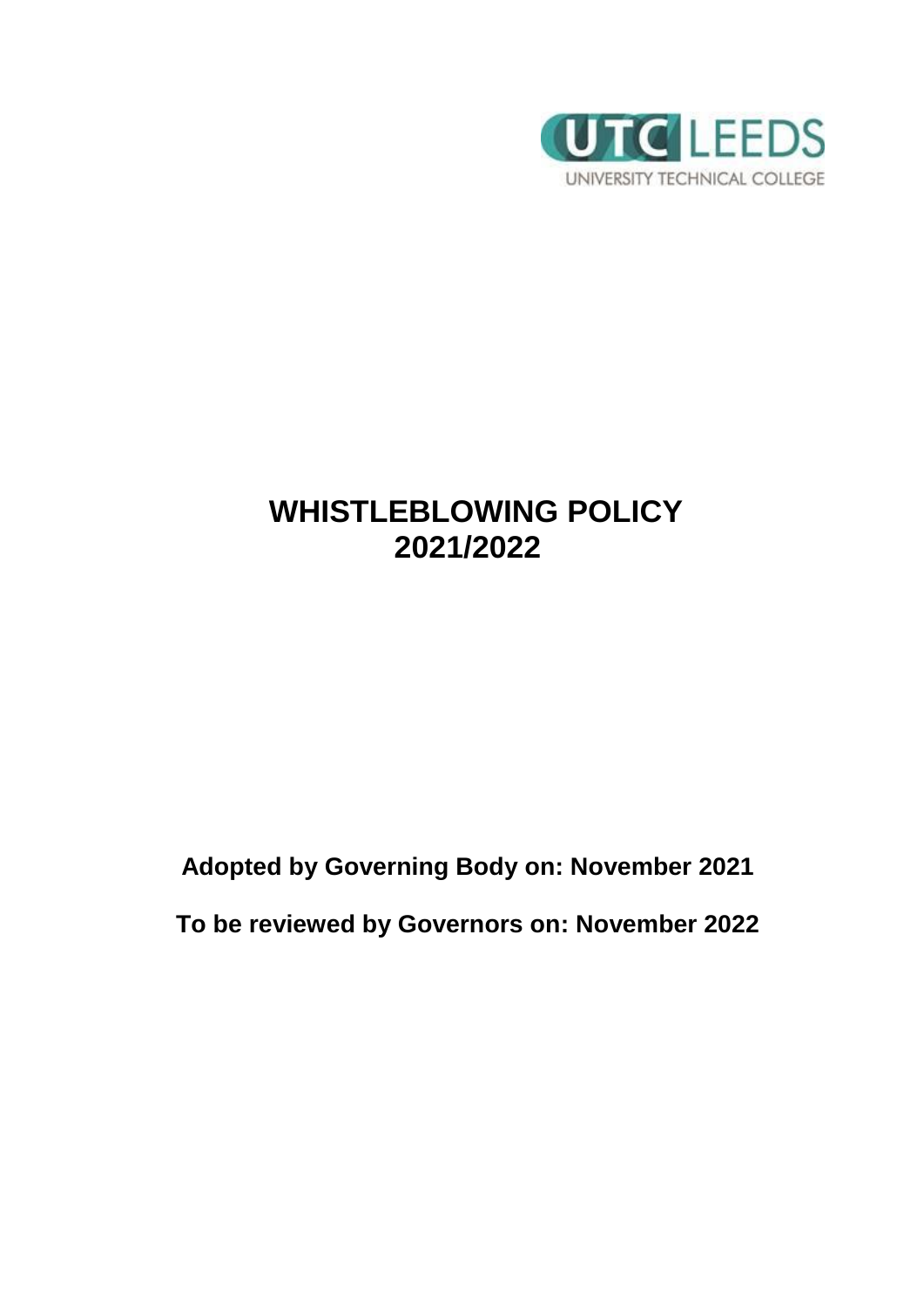

### **Whistleblowing Policy Contents**

|    |                                              | Page                    |
|----|----------------------------------------------|-------------------------|
| 1. | <b>Policy Summary and Guiding Principles</b> | 5                       |
|    |                                              |                         |
|    | Introduction                                 | 5                       |
|    | Aims of the policy                           | $5-6$                   |
|    | What is a concern? Qualifying disclosures    | 6                       |
|    | Protection from reprisal                     | $\overline{\mathbf{7}}$ |
|    | Confidentiality                              | $\overline{7}$          |
|    | Anonymous allegations                        | $7 - 8$                 |
|    | Untrue allegations                           | 8                       |
|    |                                              |                         |
| 2. | Main legislative and national guidance       | 8                       |
|    |                                              |                         |
| 3. | <b>Procedures</b>                            |                         |
|    | How to raise a concern                       | $8 - 9$                 |
|    | How the school will respond                  | $10 - 11$               |
|    | How the matter can be taken further          | 11                      |
|    | Support for whistleblowers                   | 12                      |
|    |                                              |                         |
| 4. | <b>Roles and responsibilities</b>            |                         |
|    | The governing board                          | 12                      |
|    | The academy's HR Provider                    | 12                      |
|    | Managers                                     | 12                      |
|    | <b>Employees</b>                             | 12                      |
|    |                                              |                         |
| 5. | <b>Equality Impact Assessment</b>            | 13                      |
|    |                                              |                         |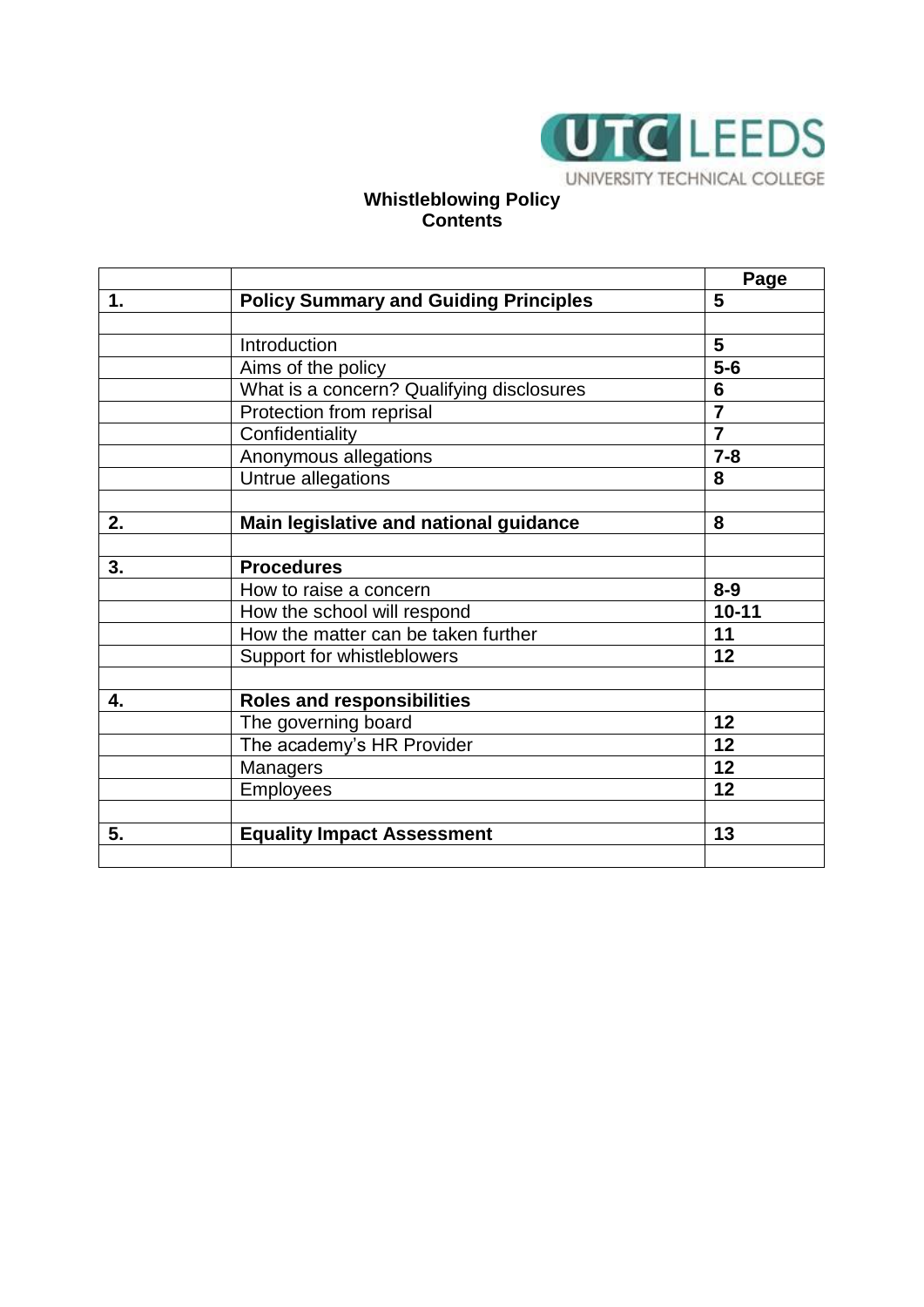

#### **1. Policy summary and guiding principles**

#### **Introduction**

- 1.1 This policy sets out the principles that enable you to raise concerns about a danger, risk, malpractice or wrongdoing that affects others, without fear of adverse consequences such as harassment or victimisation.
- 1.2 The governors of UTC Leeds are committed to the highest standards of openness, probity and accountability. In line with that commitment, we encourage employees, who have serious and legitimate concerns about any aspect of the academy's work, to come forward and voice those concerns through accessible channels rather than overlooking the issues or discussing them externally. Making your disclosure under this policy will enable the school to address any risks as early as possible
- 1.3 It is recognised that certain cases will have to proceed on a confidential basis. This policy sets out the principles that enable you to raise concerns about a danger, risk, malpractice or wrongdoing that affects others, without fear of adverse consequences.
- 1.4 In addition, the policy provides a means for you to raise a concern under the Public Interest Disclosure Act 1998, which provides you with a certain level of legal protection if you wish to raise legitimate concerns in the public interest.

# **Aims of the policy**

- 1.5 Aims
	- To provide avenues for you to raise concerns and receive feedback on any action taken;
	- To allow you to take the matter further if you are dissatisfied with the academy's response;
	- To provide re-assurance that you will be protected from reprisals or victimisation for whistleblowing in the public interest.
- 1.6 There are existing procedures in place to enable you to lodge a grievance relating to your own employment with the school. This Whistleblowing Policy is intended to cover concerns that fall outside the scope of other procedures, although the academy's reserves the right to determine which procedure is appropriate.
- 1.7 The whistleblowing policy relates to disclosures that are in the public interest. Concerns relating to the way you are being treated at work (for example bullying,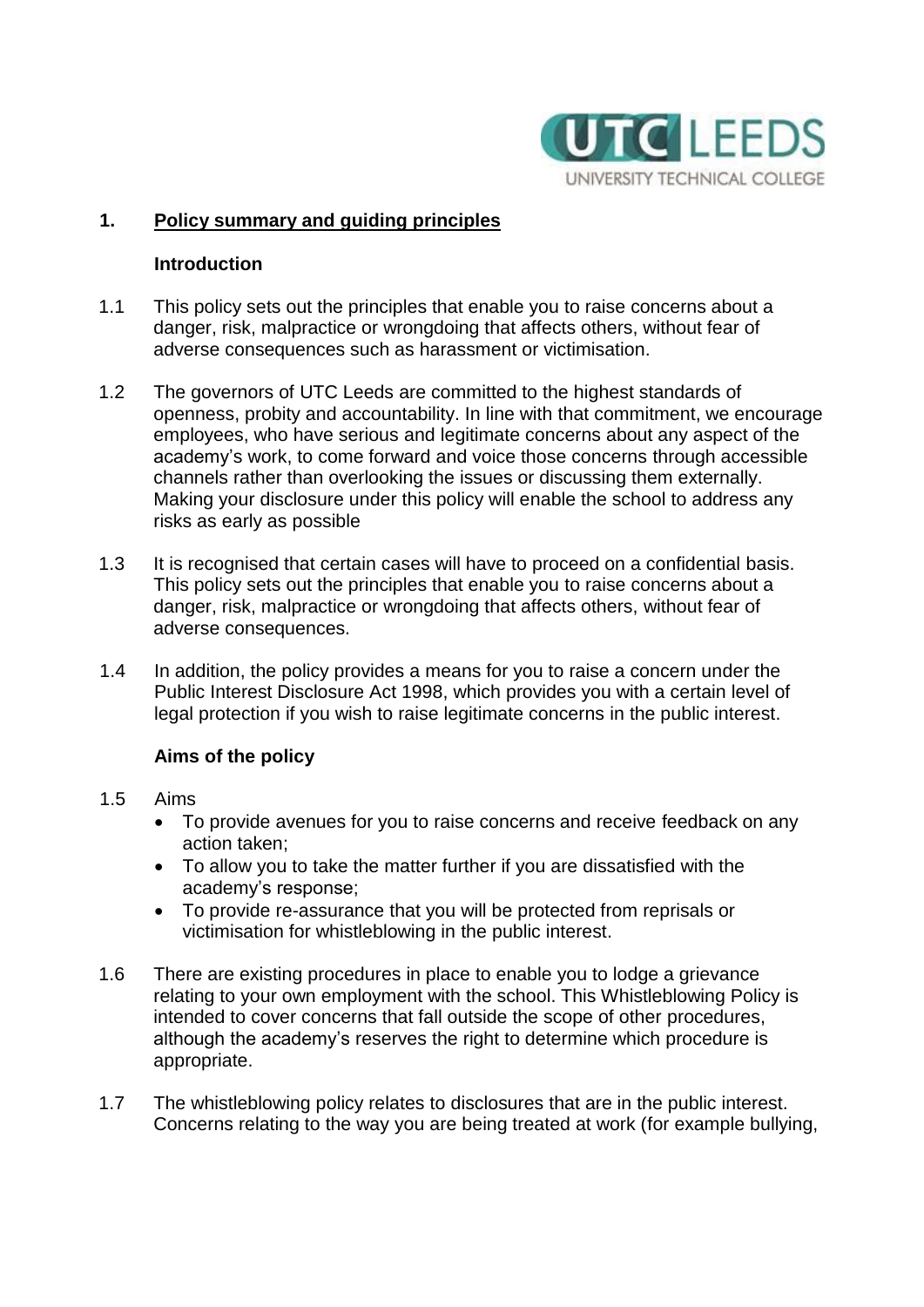

harassment and discrimination) do not fall within the remit of the Whistleblowing Policy and should be dealt with under the school's grievance procedure.

1.8 This policy does not form part of a contract of employment. It is regularly reviewed and may be amended from time to time.

#### **What are whistleblowing disclosures that qualify for protection in law?**

1.9 Whistleblowing is the term used when a worker passes on information about wrongdoing. To be covered by whistleblowing law, the disclosure must be a "qualifying disclosure".

To be a qualifying disclosure, the disclosure must be made in the public interest and the worker must have a reasonable belief in its truth. The disclosure must also show or tend to show one or more of the following:-

- a criminal offence has been committed, is being committed or is likely to be committed;
- a person has failed, is failing or is likely to fail to comply with any legal obligation to which that person is subject;
- a miscarriage of justice has occurred, is occurring or is likely to occur;
- the health and safety of any individual had been, is being or is likely to be endangered;
- the environment has been, is being or is likely to be damaged;
- That information tending to show the above is being or is likely to be deliberately concealed.

Disclosures relating to the following matters may fall into the categories of qualifying disclosures:

- Something is contrary to the school's contract procedure rules, financial procedure rules, safer working practice for those working with children and young people in education settings, child protection procedures and other policies;
- Something that falls below established standards or practice;
- Something that amounts to improper conduct, including serious misuse or abuse of authority;
- That mismanagement of funds has occurred, is occurring or is likely to occur;
- 1.10 A confidentiality clause in a settlement agreement does not prevent a worker from making a disclosure in the public interest.

If your concern is regarding the following please see the contact details below: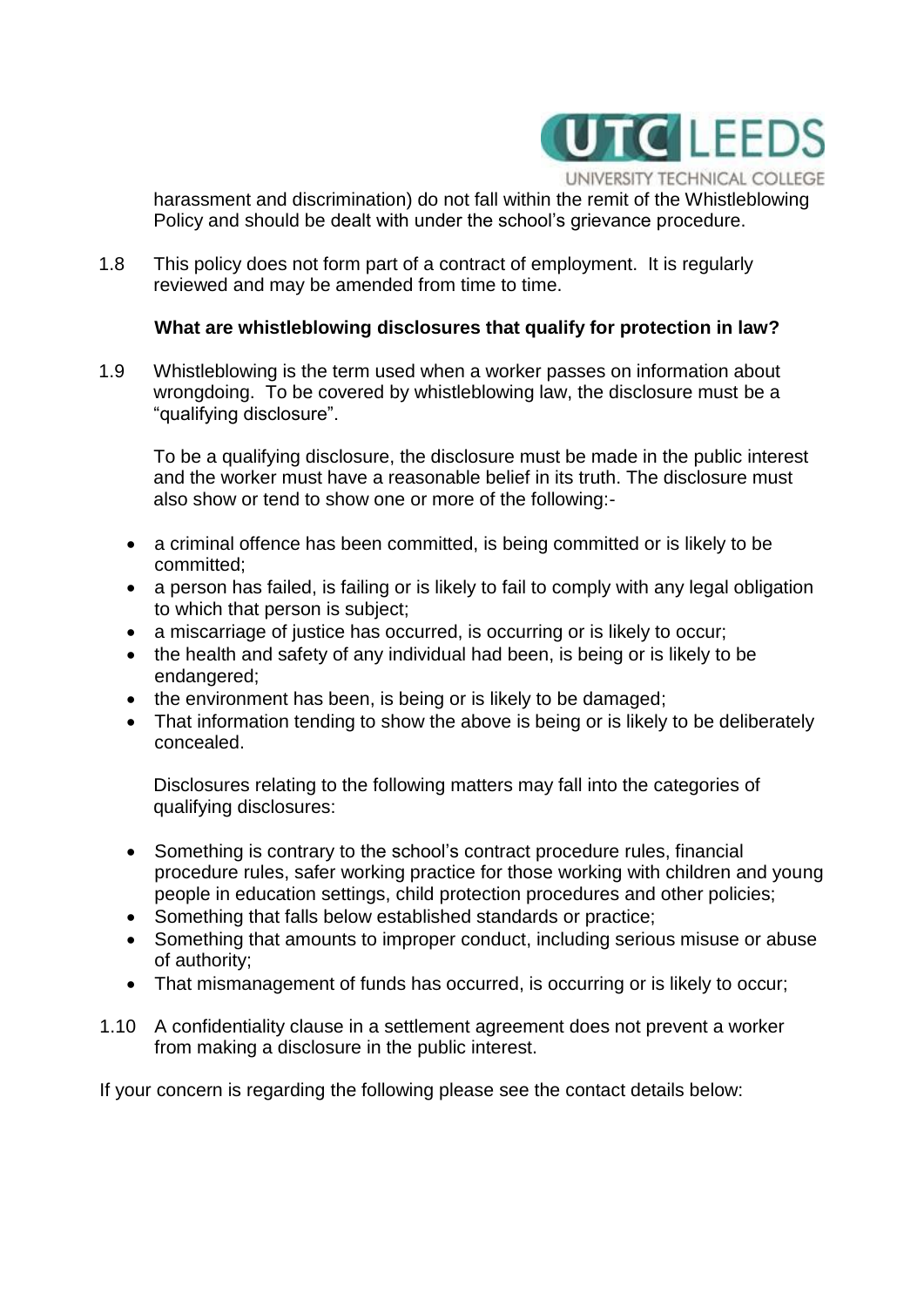

|                           |                              | eksilt technical culleue    |
|---------------------------|------------------------------|-----------------------------|
| Concern:                  | Who to contact:              | Telephone number:           |
| The safeguarding of       | The Duty and Advice          | 0113 3760336                |
| children or young people. | Team                         | Mon-Fri 8am to 6pm          |
|                           | Children's Emergency         | 0113 5350600                |
|                           | Duty Team                    | (out of office hours)       |
| The safeguarding of       | <b>Adults Emergency Duty</b> | 0113 222 4401               |
| vulnerable adults.        | Team                         | Mon-Fri 9am to 5pm          |
|                           |                              | 0771 2106378                |
|                           |                              | (out of office hours)       |
| Suspected benefits fraud. | <b>DWP National Benefit</b>  | 0800 854 440 or by visiting |
|                           | <b>Fraud Hotline</b>         | the website on              |
|                           |                              | www.gov.uk/report-benefit-  |
|                           |                              | fraud                       |

# **Protection from reprisal**

1.11 The academy recognises that the decision to report a concern can be a difficult one to make, not least because of the fear of reprisal from those responsible for the malpractice. The academy will not tolerate harassment or victimisation and will take action to protect you when you raise a concern which you have reasonable belief to be true and to be in the public interest. This will include disciplinary action against those that subject an individual to detriment as a result of the whistleblowing referral.

If you are already the subject of procedures such as disciplinary, improving performance, grievance or managing attendance, these procedures will not be halted as a result of your whistleblowing referral.

1.12 Where feasible, you will be contacted when your concern has been investigated to ascertain whether you have suffered any detriment as a result of your whistleblowing complaint. If at any time, either during or after the investigation, you feel that you have suffered any detriment as a result of your whistleblowing you should contact your union, the Principal, the chair of the governing body or internal audit.

# **Confidentiality**

1.13 The academy treats the details of all whistleblowers in confidence and will not intentionally divulge your identify without your informed consent, which the academy will make a record of. However, it must be appreciated that the investigation process may reveal the source of the information without us revealing your identity directly and in some cases you may be asked to act as a witness as part of a disciplinary procedure.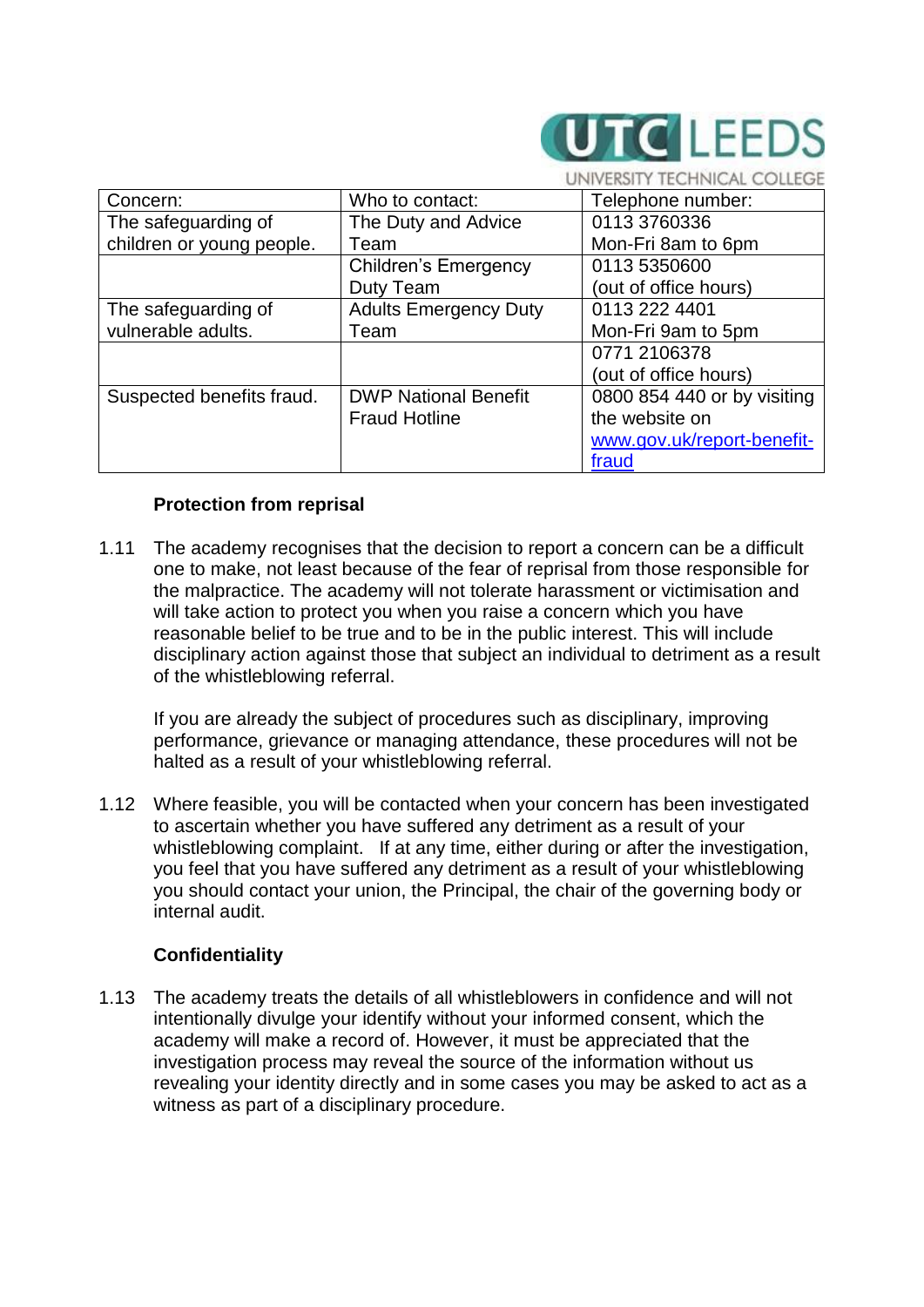

1.13.1 Whistleblowers must also be aware that where the academy or relevant organisation has a statutory obligation under law enforcement to refer a concern to the police, you may be required to provide a statement and/or give evidence, as part of the investigation or court proceedings.

#### **Anonymous Allegations**

- 1.14 Allegations can be made anonymously. Anonymous reports may be more difficult or even impossible to investigate if further information cannot be obtained from you. This policy encourages you to provide your name and contact details when making your allegation. For example, we may need to contact you to obtain further information or verify the details you have already given us.
- 1.15 Anonymous allegations will be considered wherever possible at the discretion of the academy. The factors to be taken into account when determining whether an investigation in such a case can proceed would include:
	- the seriousness of the issues raised;
	- the credibility of the concern; and
	- the likelihood of confirming the allegation from other, attributable sources.

#### **Untrue Allegations**

1.16 If you knowingly make an allegation which is either malicious and /or false, and/or one which you which you could not have reasonably believed to be true, then this may be considered an abuse of the whistleblowing policy and disciplinary action may be taken against you.

#### **2. Main legislative and national guidance and other relevant documents**

Public Interest Disclosure Act 1998 Data Protection Act (2018) Freedom of Information Act (2000) Employment Rights Act 1996 The Enterprise and Regulatory Reform Act 2013 Safer Working Practice Guidance 2019 Keeping Children Safe in Education (September 2021) Whistleblowing, Grievance and Disciplinary Policies

**3. Procedures**

**How to raise a concern**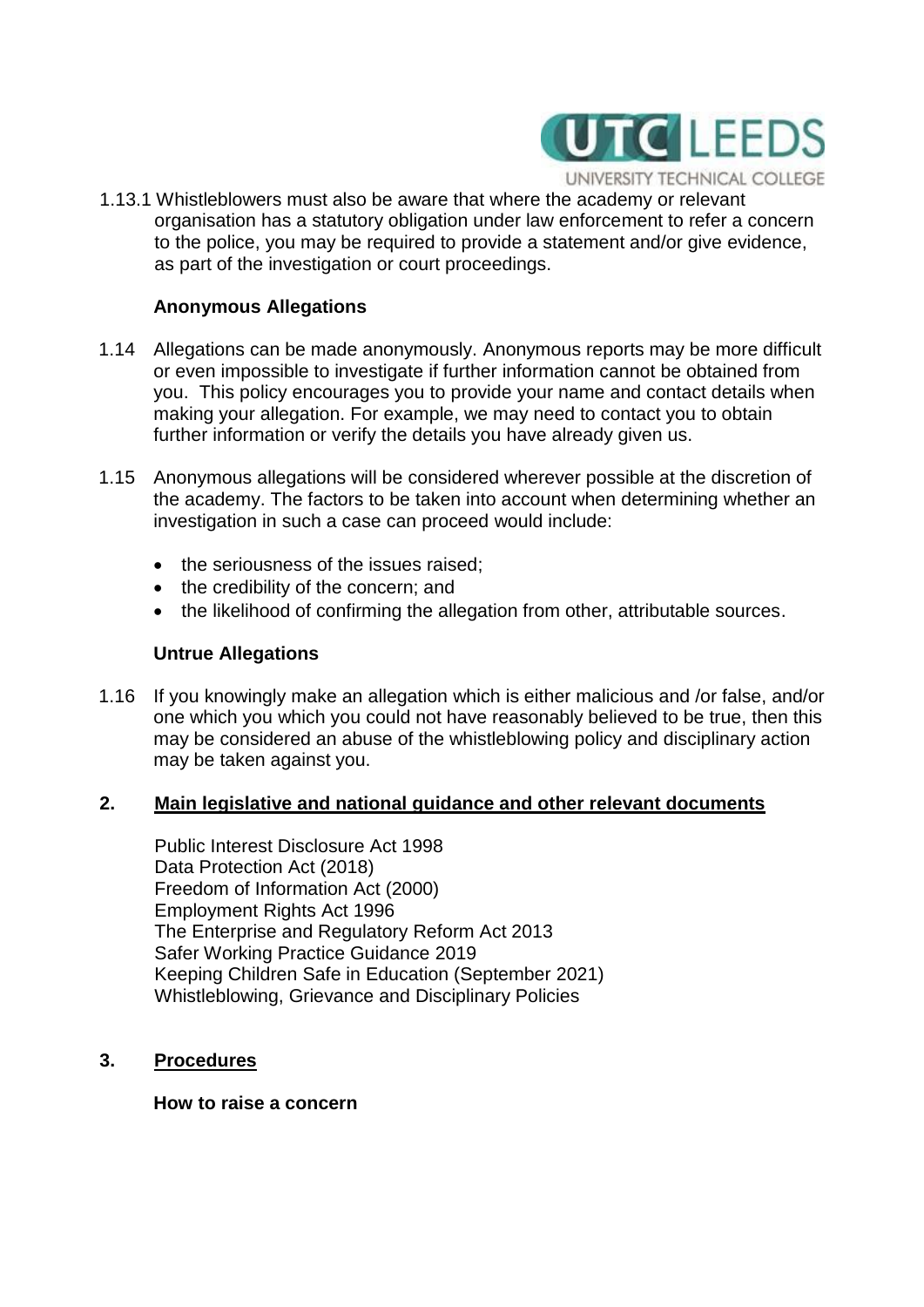

UNIVERSITY TECHNICAL COLLEGE

- 3.1 It is important that you feel comfortable in raising legitimate concerns in the public interest, as this provides the academy with an opportunity to address the associated issues as early as possible. The earlier you express the concern, the easier it is to take action. Over time these details can be forgotten, or remembered incorrectly, which can make a concern more difficult to investigate and so it would help us if you make a note of your concerns at the time and let us know about them as soon as possible.
- 3.2 As a first step, you should normally raise concerns with your immediate manager or other appropriate manager. This depends, however, on the seriousness and sensitivity of the issues raised and who is thought to be involved. For example, if your concerns are about leadership and management, you should contact the Principal or governing body.
- 3.3 All referrals will be treated in the strictest of confidence. Concerns may be raised in writing and/or by email, or initially by telephone to the following:
	- Your manager;
	- The Principal;
	- Chair of the governing body;
- 3.4 You may invite your trade union or professional association to raise a matter on your behalf.
- 3.5 Although you are not expected to prove an allegation, you will need to demonstrate that there are sufficient grounds for your concern. It would be useful to provide relevant information including, where possible, such as:
	- The background and history to the case;
	- The reason why you are particularly concerned;
	- Any specific details available including names, dates, times and places;
	- Details of any particular conversations that support the concerns;
	- Details of any personal interest that you may have in the matter; and
	- How you think that things may be put right, if possible.

If you are concerned about reporting an issue within your educational setting you can seek advice from the academy's HR service provider.

3.6 If a concern is discussed with someone directly involved then it creates an opportunity for evidence to be tampered with or removed. Concerns should not be discussed with others unless as part of an appropriately structured investigation. Doing so may leave you open to accusations of making slanderous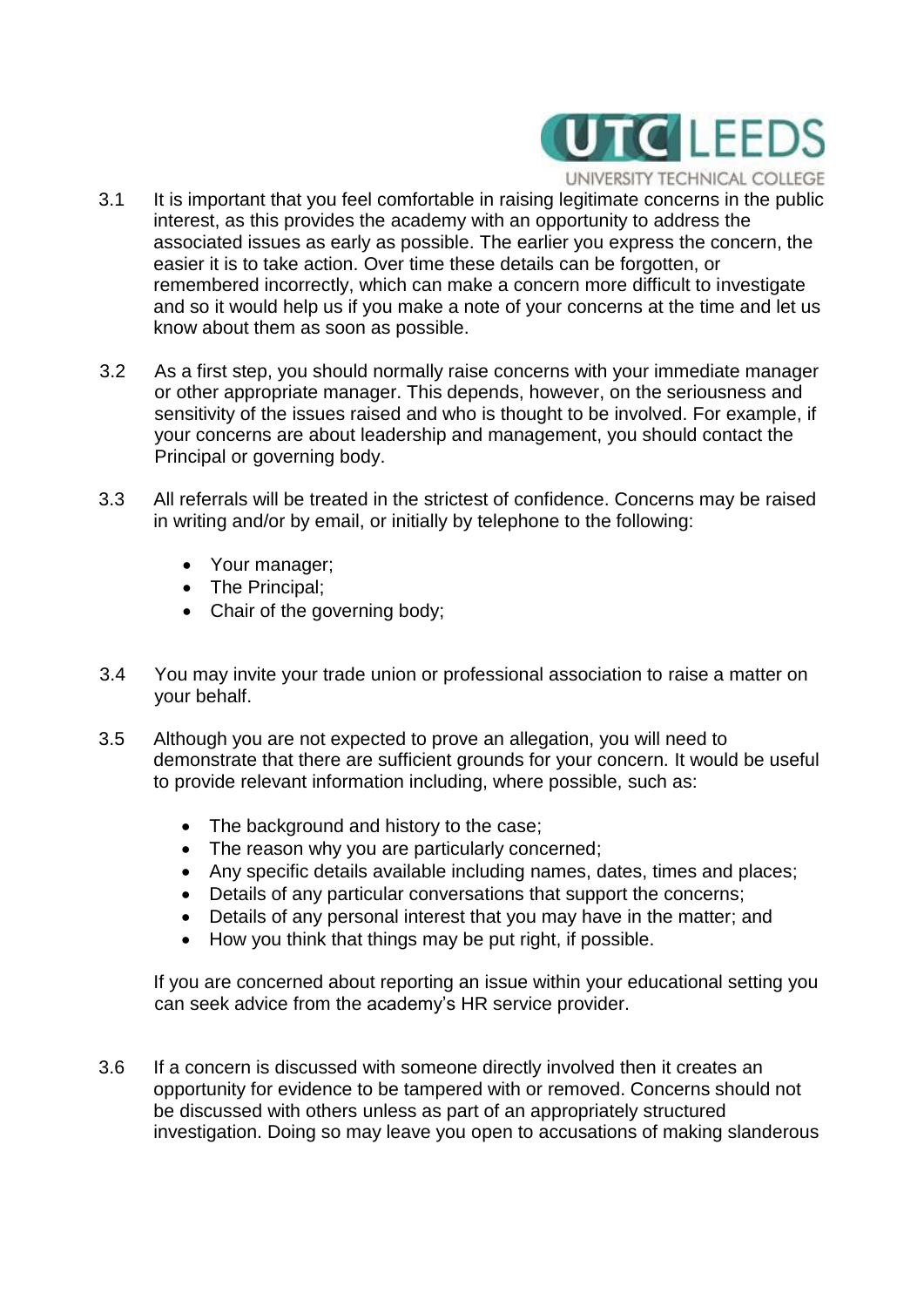

UNIVERSITY TECHNICAL COLLEGE or libellous comments should your concerns be unfounded, as these could

damage the reputation of individuals and the school, even if there is no evidence of any wrongdoing.

3.7 There are special rules surrounding the gathering of evidence. This is of particular importance in regard to surveillance. Any attempt to gather evidence by people who are unfamiliar with these rules may adversely affect the outcome of the case, as evidence has to be collected in accordance with current legislation.

#### **How UTC Leeds will respond to your concerns**

- 3.8 UTC Leeds is committed to treating all concerns raised consistently and fairly. The action taken by the school will depend on the nature of the concern. An initial assessment of the information received will be completed by a nominated person as detailed below. This will determine if further investigation will be undertaken and if so who is best placed to complete this.
- 3.8.1 The Principal will make this initial assessment and decide on the most appropriate course of action where concerns are raised about a school employee or employees.
- 3.8.2 Concerns raised about the Principal will be assessed by the Chair of Governors who will decide on the appropriate course of action.
- 3.8.3 Concerns raised about the governing body will be assessed by the Local Authority.

Dependent on the issues raised, the nominated person will decide that your concerns may:

- be investigated internally by the school, (this is the most likely option);
- be referred to the Local Authority Designated Officer (LADO);
- be referred to the police;
- be referred to the external auditor:
- form the subject of an independent investigation;
- or any combination of the above.
- 3.9 Concerns or allegations that fall within the scope of specific procedures (for example, child protection, grievance, school complaints or disciplinary issues) will normally be referred for consideration under those procedures.
- 3.10 Some concerns may be resolved by agreed action without the need for investigation.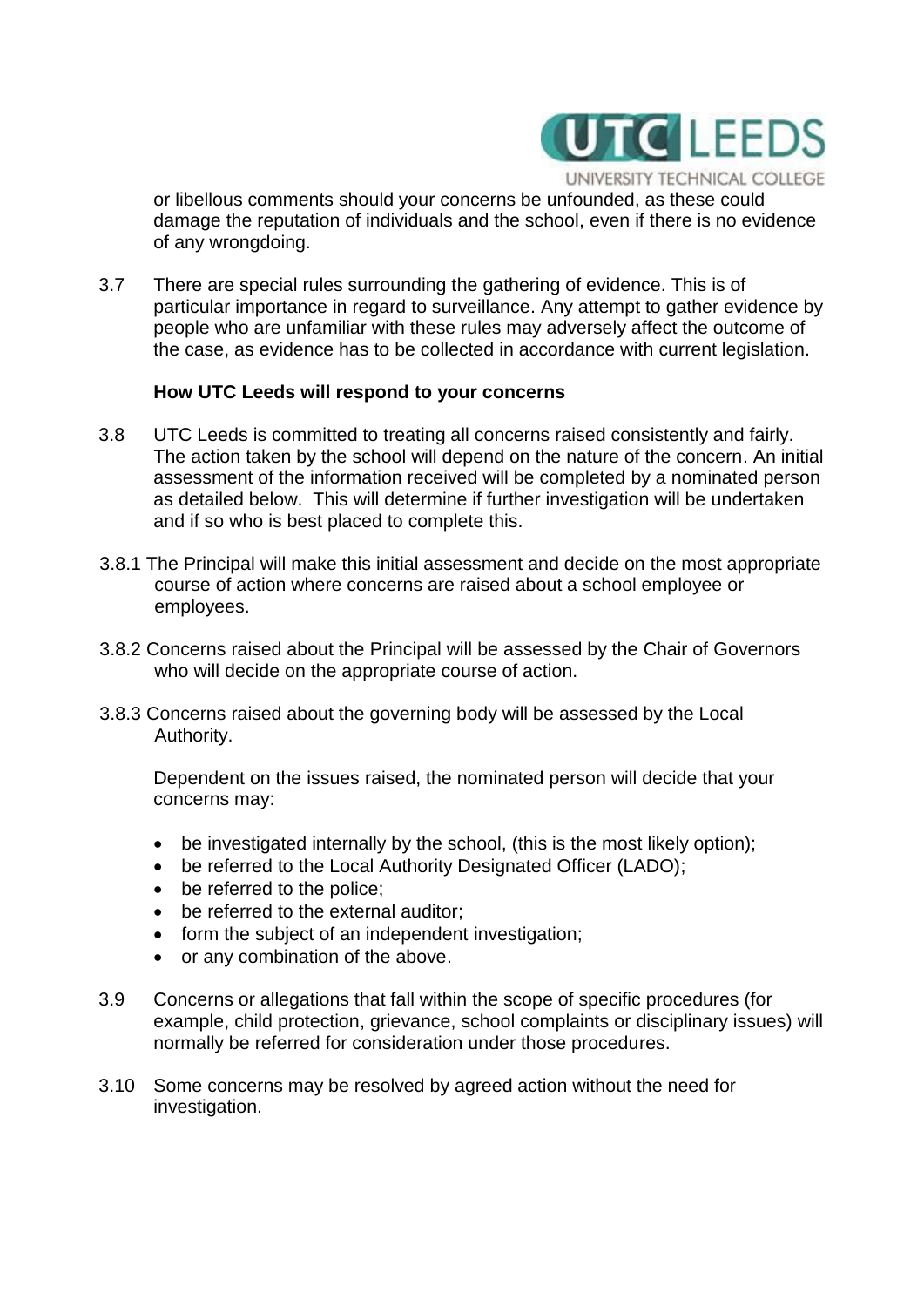

- 3.11 Within ten working days of a concern being received, where appropriate, the nominated person will write to you to:
	- acknowledge that the concern has been received;
	- indicate how they propose the matter is dealt with (including potential timescales);
	- tell you whether any initial enquiries have been made; and
	- tell you whether further investigations will take place and, if not, why not.
- 3.12 The amount of contact between the person(s) considering the issues and you, will depend on the nature of the matters raised, the potential difficulties involved and the clarity of the information provided. If necessary, further information will be sought from you.
- 3.13 When any meeting is arranged, you have the right, if you wish, to be accompanied by a union or professional association representative or a colleague who is not involved in the area of work to which the concern relates.
- 3.14 The academy acknowledges the need to provide you with assurance that the matter has been properly addressed. Thus, subject to legal constraints, you will receive appropriate information about the extent and outcomes of any investigations**.**

#### **How the matter can be taken further**

- 3.15 This policy is intended to provide you with an avenue to raise concerns within UTC Leeds. The school hopes you will be satisfied. If you are not, and if you feel it is right to take the matter further, please consider using the contact details below:
	- Relevant professional bodies or regulatory organisations;
	- Your union;
	- The Health and Safety Executive (HSE);
	- The Information Commissioner [www.ico.org.uk;](http://www.ico.org.uk/)
	- Your local council Member (if you live in the area of the Council). The [council has a list of council Members](https://democracy.leeds.gov.uk/mgMemberIndex.aspx?bcr=1) on its democracy pages.
	- A solicitor;
	- The police:
	- Protect: 020 3117 2520 [www.whistle@protect-advice.org.uk](http://www.whistle@protect-advice.org.uk) (An independent charity that provides free advice for employees who wish to express concerns about fraud or other serious malpractice)
	- The Department for Business, Enterprise and Regulatory Reform [\(www.berr.gov.uk\)](http://www.berr.gov.uk/)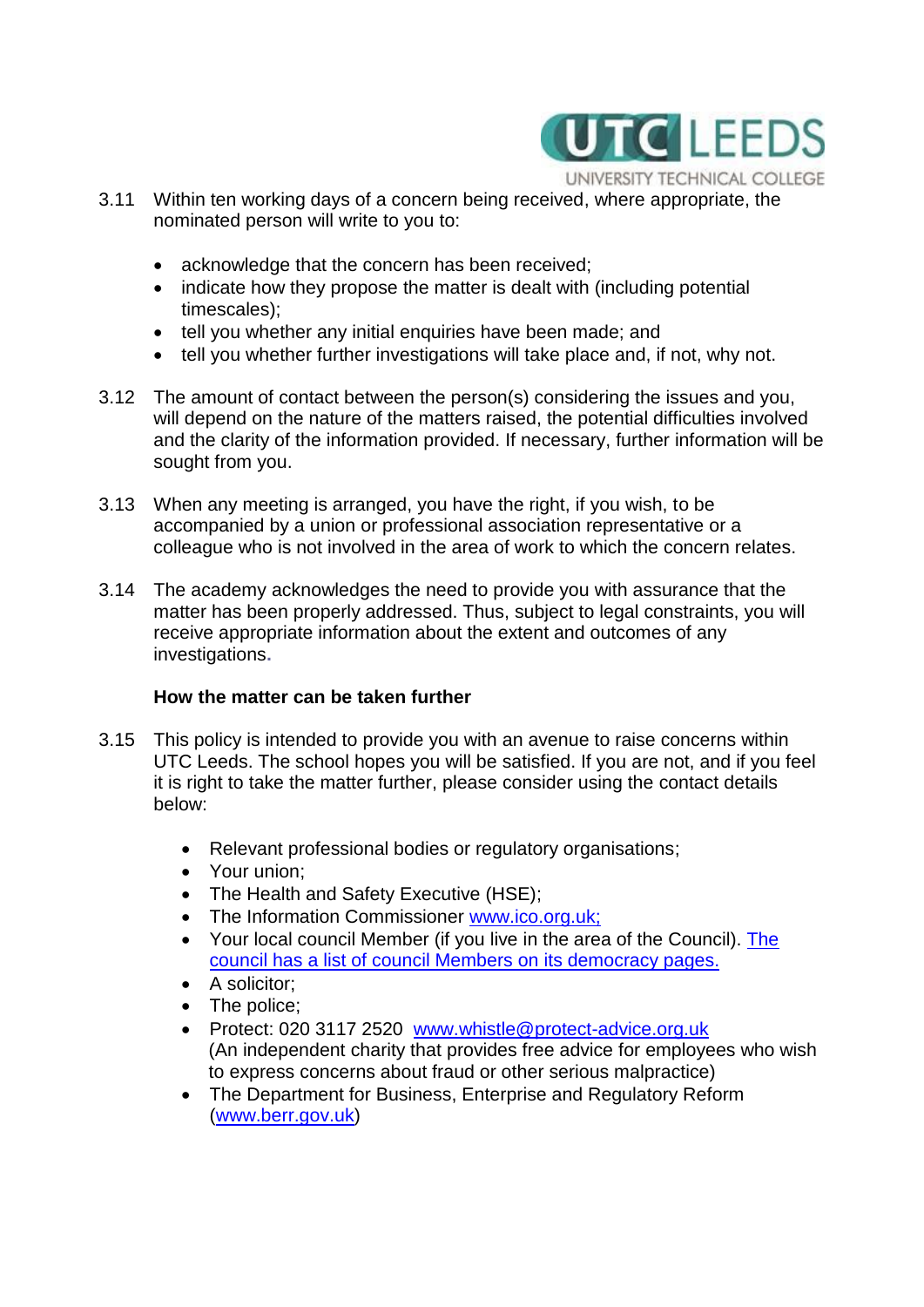

UNIVERSITY TECHNICAL COLLEGE

3.17 If you do take advice from an external party, you will need to ensure that you do not disclose confidential information or that disclosure would be privileged. If you have any queries as to what constitutes confidential information, please check with your trade union or a legal advisor about this.

#### **Support for Whistleblowers**

3.18 Everything possible will be done by UTC Leeds to manage employment relationships both during and following a genuine and reasonable concern being raised. The school will be able to signpost you to support such as the HELP employee assistance programme. Whistleblowers may also seek legal advice or support from their trade union where necessary.

# **4. Roles and Responsibilities**

#### The Governing Body

The school governing body has overall responsibility for:

- maintaining and operating the policy:
- annually reviewing the policy;
- adopting amendments to the policy;
- promoting the policy to employees periodically;
- maintaining a record of concerns raised and the outcomes (but in a form that does not endanger your confidentiality);
- engaging where necessary with our HR service provider.

#### Principal and Managers

- To undertake investigations without undue delay.
- To maintain confidentiality.

#### **Employees**

 To raise issues of concern responsibly and in a timely manner, whilst referring at all times to the policy and procedure.

#### **Others**

As a worker, a contractor of the school or a partner organisation, it is recognised that you may have concerns which you may want to bring to our attention. The school is committed to encouraging all individuals, including non-school employees to raise serious concerns with the organisation. Whilst we would seek always to protect the anonymity of individuals raising concerns in good faith, the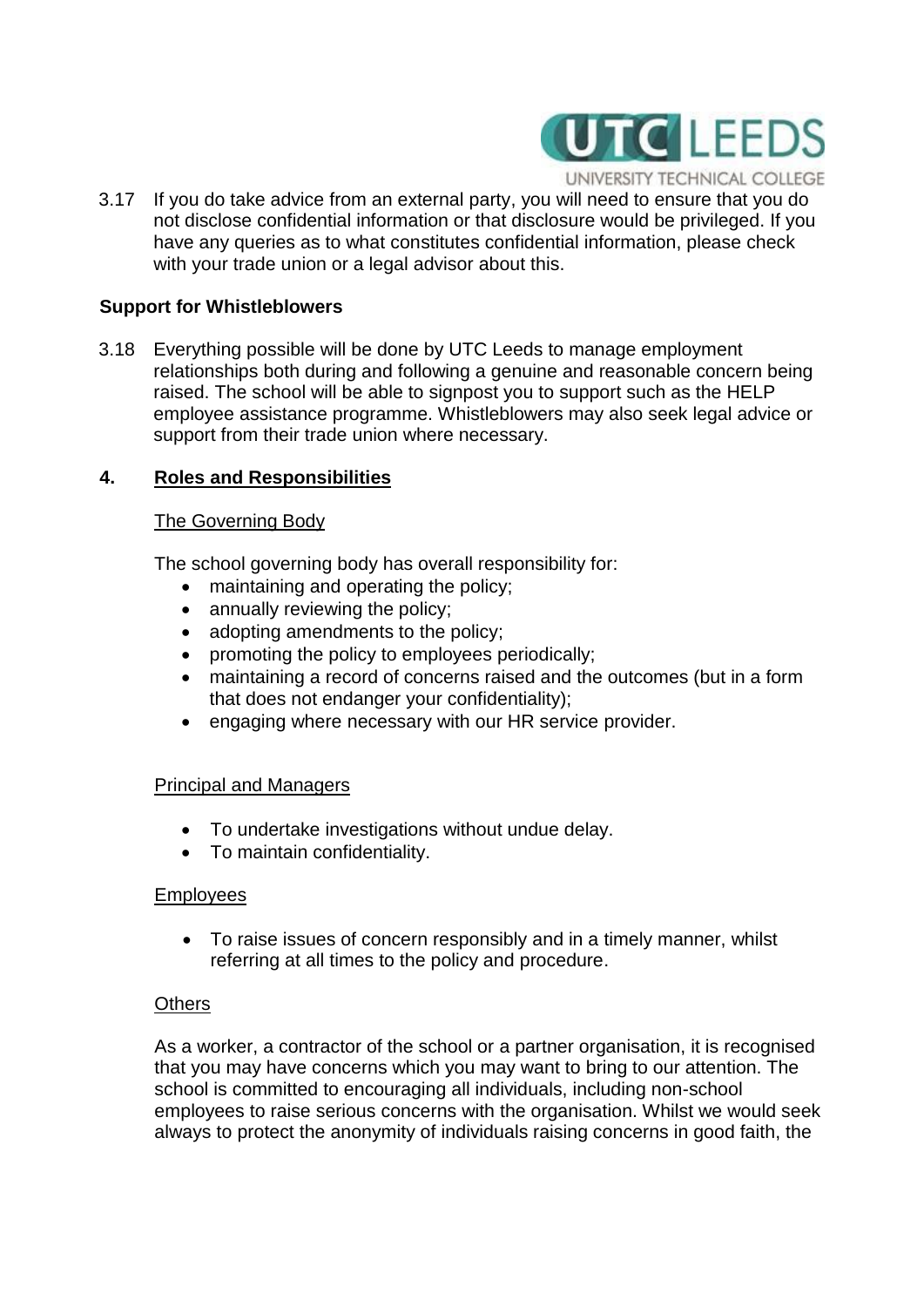

Whistleblowing Policy does not protect employees of external organisations in the same way as school employees.

# **5. Equality Impact Assessment**

The equality impact assessment of this policy is wholly positive as the policy supports the opportunity to address equality and diversity issues.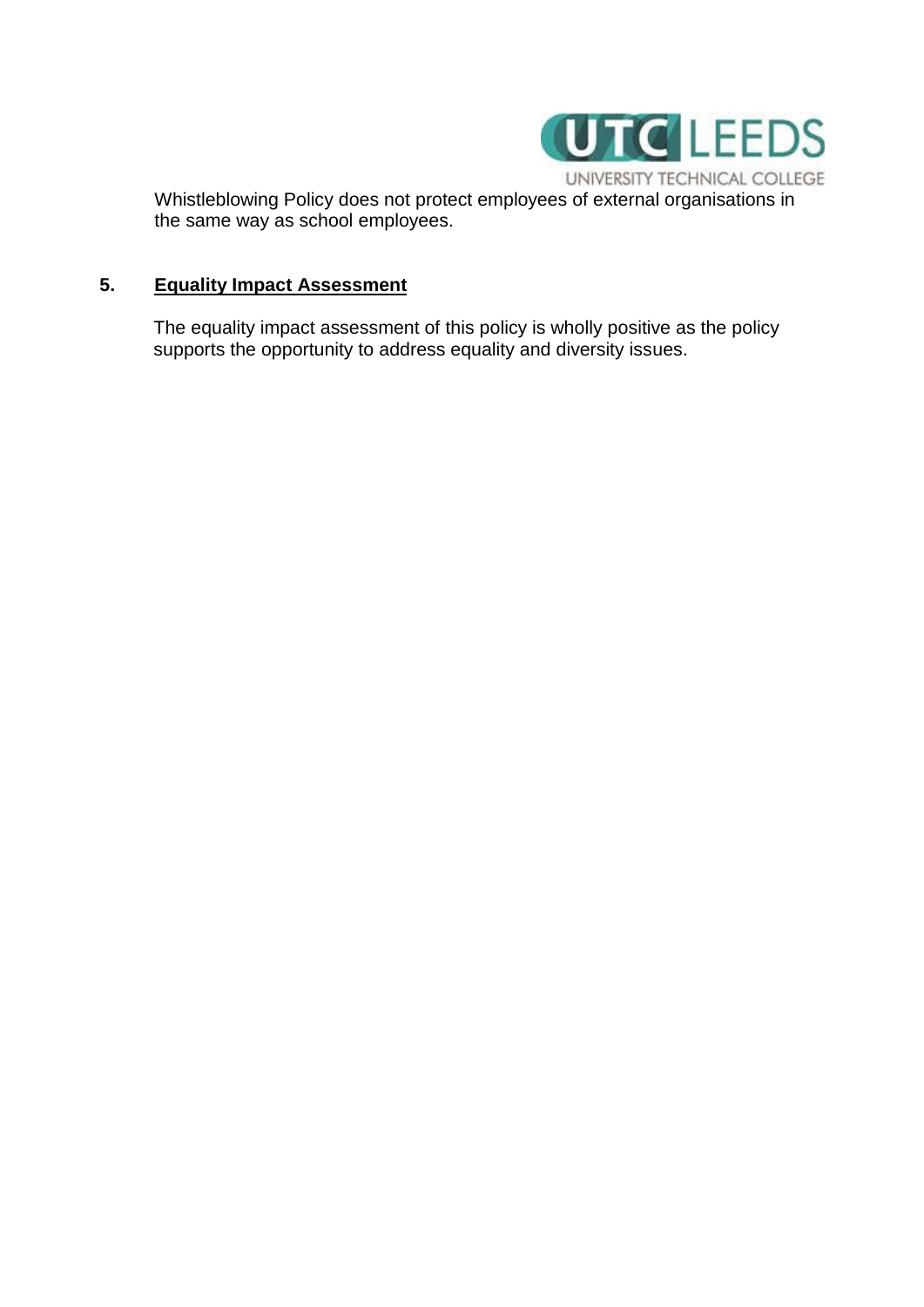

# **Appendix 1**

# **Whistleblowing- Raising Concern Form**

You should use this form to help you to raise a concern where you believe there is a malpractice, danger, risk, or wrongdoing that affects others.

Please make sure you have read and understand the UTC Leeds Whistleblowing Policy and the guidance below on what constitutes a 'qualifying disclosure' before completing this form

#### **1. About you**

| Your name: $\frac{1}{2}$                                                 | Your job title: _______________ |
|--------------------------------------------------------------------------|---------------------------------|
| Where you work: _______________                                          |                                 |
| How we can contact you (please indicate<br>preferred method of contact): | Phone Number: _______________   |
| Address: _______________                                                 | Email: _______________          |

Please note allegations can be made anonymously, but these may be more difficult, or even impossible to investigate if further information cannot be obtained from you. For further guidance please refer to section 1.14 and 1.15 'Anonymous Allegations' within the Whistleblowing Policy.

#### **2. Whistleblowing Law 'Qualifying Disclosures'**

- To be a qualifying disclosure, the concern must be raised in the public interest and you must have reasonable belief in its truth. Please indicate below where you believe your concern shows, or tends to show one of the following:
- a) a criminal offence has been committed, is being committed or is likely to be committed Yes/No
- b) a person has failed, is failing or is likely to fail to comply with any legal objection to which that person is subject Yes/No
- c) a miscarriage of justice has occurred, is occurring or likely to occur Yes/No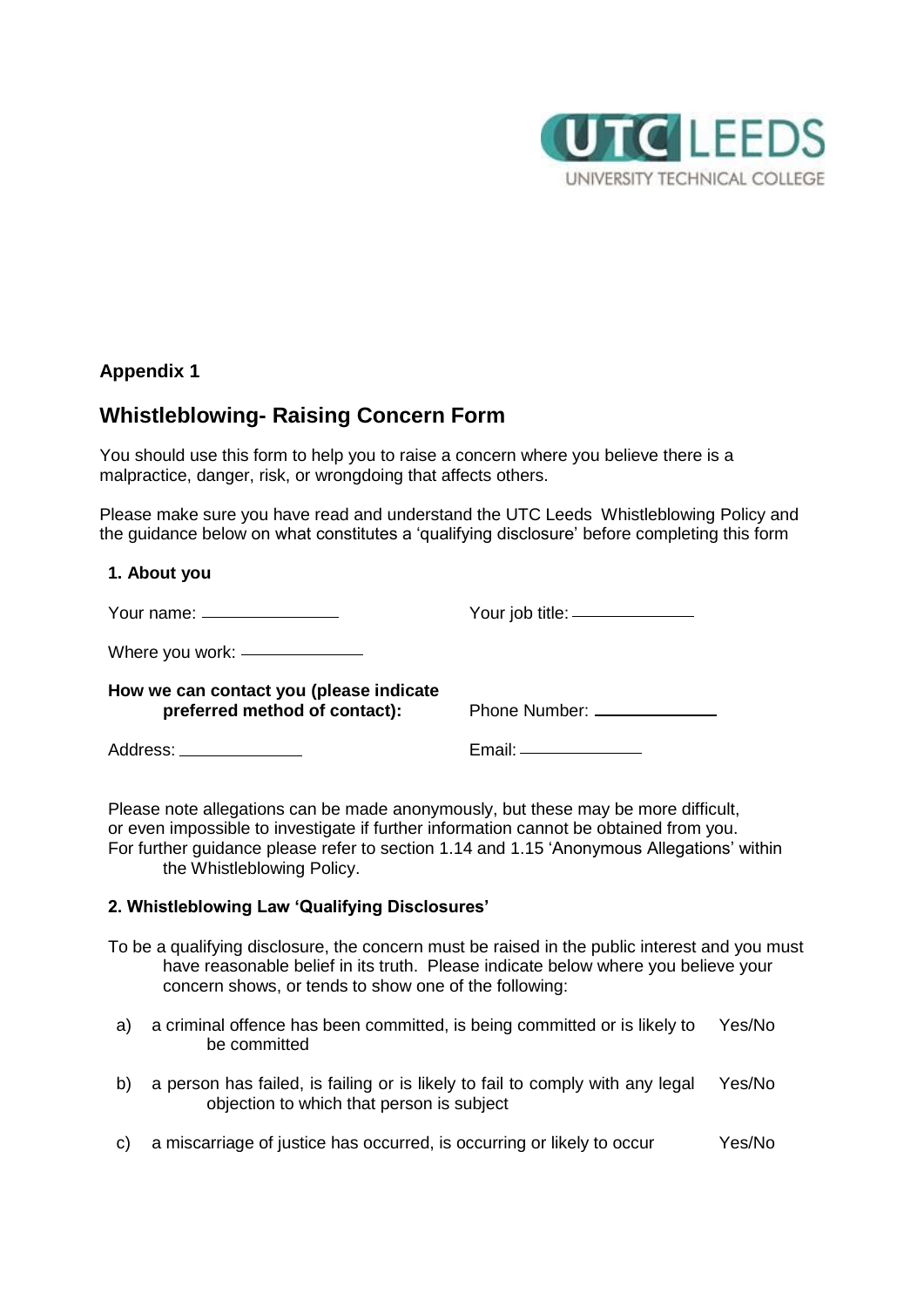

- d) the health and safety of any individual had been, is being or is likely to be endangered Yes/No e) the environment has been, or is likely to be damaged Yes/No f) that information tending to show the above is being or is likely to be deliberately concealed Yes/No Disclosures relating to the matters below may also fall into the category of qualifying disclosure. Please indicate if your concern shows or tends to show one of the following: g) something is contrary to the school's contract procedural rules, financial Yes/No procedure rules, safer working practice for those working with children and young people in education settings, child protection procedures and other policies h) something that falls below established standard or practice Yes/No
- i) something that amounts to improper conduct, including serious misuse or abuse of authority Yes/No
- j) that mismanagement of funds has occurred, is occurring or likely to occur Yes/No

#### **3. Further Information**

- Although you are not expected to prove an allegation, you will need to demonstrate that there are sufficient grounds for your concern. Please provide as much information as possible below including where possible, the following:
	- the background and history to the case
	- the reason why you are particularly concerned
	- any specific details available including names, dates, times and places
	- details of any particular conversations that support your concerns
	- details of any personal interest that you may have in the matter, and
	- how you think that things may be put right, if possible